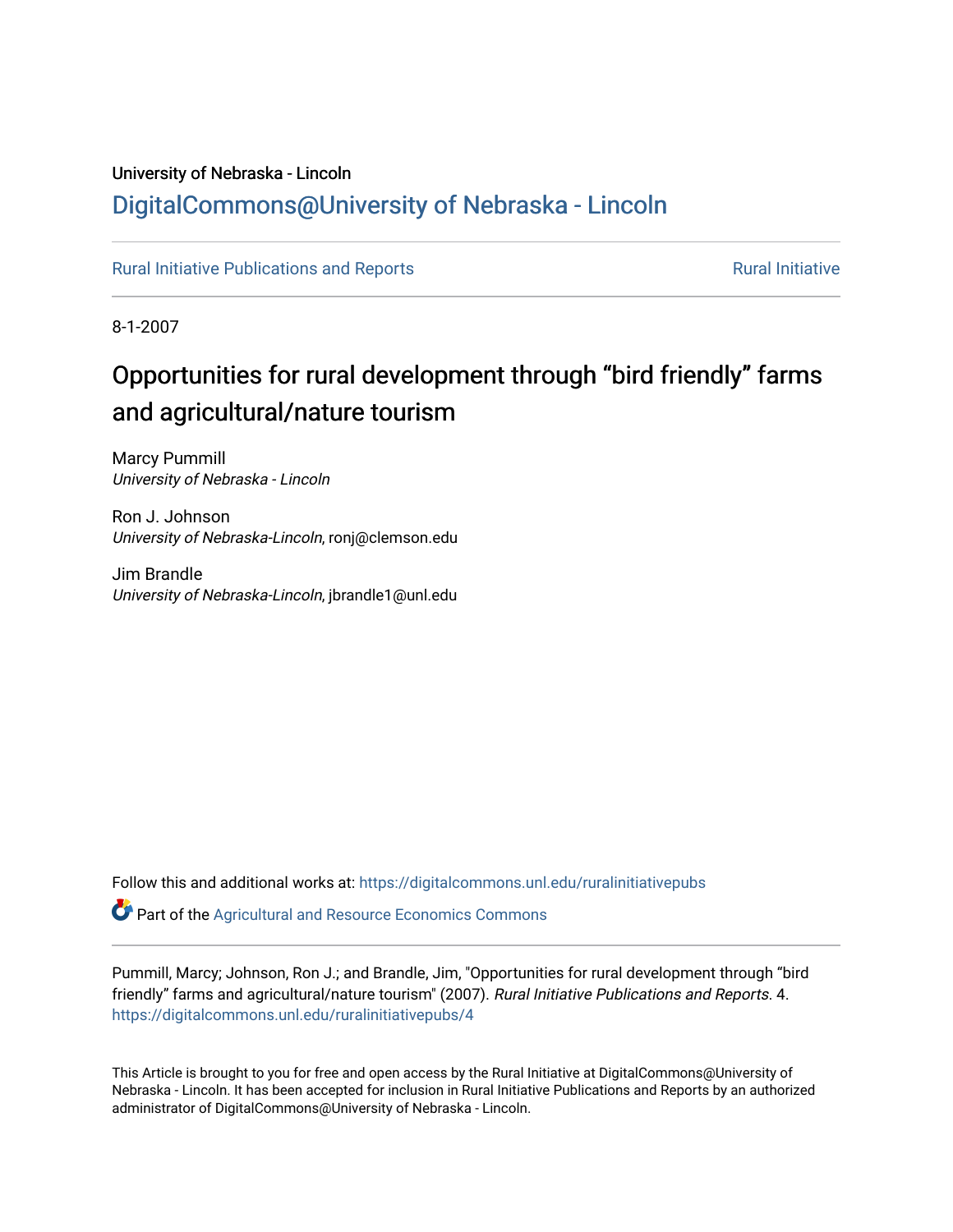[August 2007]

## Opportunities for rural development through "bird friendly" farms and agricultural/nature tourism.

## Marcy Pummill, Ron Johnson, Jim Brandle University of Nebraska–Lincoln

This project contributes to our understanding of bird habitat management practices in cropland farming systems and to our knowledge of Nebraska farmers' opinions regarding birds, their habitats, children's roles on the farm, and a certification process that would tie all of these together. A "bird friendly" farm certification could involve a professional assessment of bird habitat and populations and include various farming practices and non-cropped areas. Certified farms would be publicly recognized by a label, which could help market Nebraska farm products, provide increased opportunities for tourism, and give desirable cropland birds a boost.

Approximately 85 birds are frequently found in Nebraska cropland. Information on basic life history, agricultural associations, and suggested management practices of these birds was compiled in a database. We then chose 32 management practices that would benefit these birds and that could be accomplished on farms. These practices were put in a survey and sent to 1,241 Nebraska farmers from March-May 2007. The members of both the Nebraska Sustainable Agriculture Society (NSAS) and the Organic Crop Improvement Association (OCIA) were included in the mailing, along with 1,000 other Nebraska farmers whose names and addresses were obtained from Experian Marketing Solutions (www.experianmarketingsolutions.com). Returned questionnaires included 289 that were completed and usable, which is 25% of the farming recipients; 37 were non-deliverable and 57 indicated they were not farming. This 25% response rate is within the expected range (Dillman 2000).

The surveys have yielded many interesting results:

- Of the 285 people responding to the question about interest in a "bird friendly" farm program, 64% indicated that they were somewhat or very interested. Responses from those who indicated they were members of NSAS (74 responses) showed even greater interest (93% somewhat or very interested) as did responses from those who indicated they were farming organically (81 responses; 85% somewhat or very interested).
- Out of 275 people who answered the question, "In general, how important is it to you to have children involved in farm operations or chores?," 230 (80%) answered somewhat or very important.

Along with this information, some general trends with regards to specific management practices are emerging. Many of the farming practices that would increase habitat for cropland birds had great support from our survey participants. Those management practices with the greatest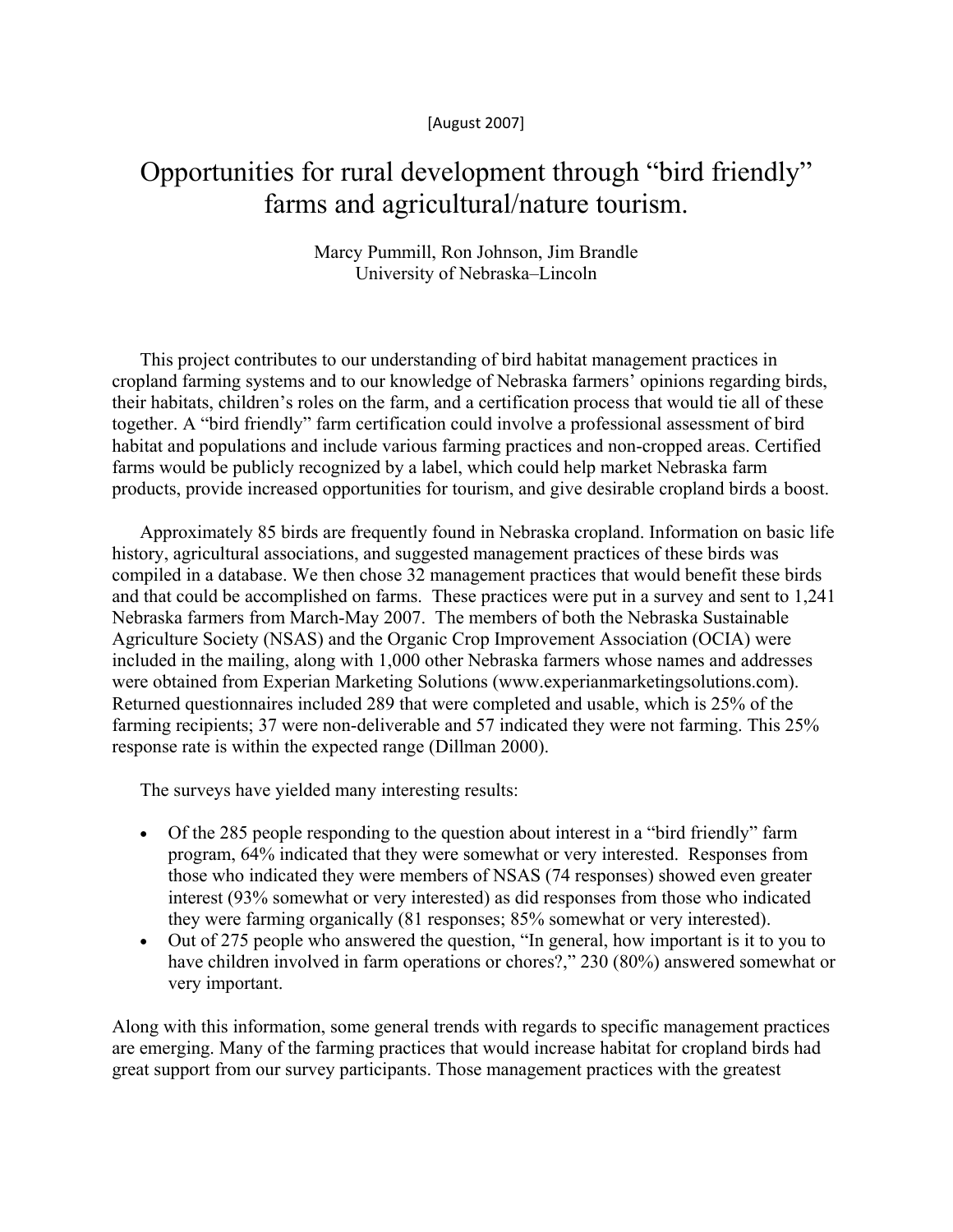support, where 100 or more participants answered that they already do this or would be willing to do this on their own were:

- Leave crop stubble through winter: 219 participants
- Limit mowing of grass waterways or fence lines between April and about mid-August: 203 participants
- Allow grasses and forbs (native flowers and weeds) to grow unmowed in fence rows: 196 participants
- No-till: 191 participants
- Mow around known nests: 187 participants
- Limit mowing of grass borders until about mid-August: 187 participants
- Maintain or plant farmstead windbreaks: 182 participants
- Leave standing dead trees (snags) where safe: 181 participants
- Leave dead trees on ground in woodland areas: 180 participants
- Leave 5% of the farm as non-cropped wildlife habitat: 137 participants
- Allow trees and shrubs to grow in fence rows: 136 participants
- Create buffer strips and leave them unmanaged (farm borders, fence lines): 125 participants
- Maintain woodland areas: 123 participants
- Convert or maintain 20-60 acres of native prairie: 114 participants
- No insecticide use: 110 participants
- Maintain or plant field windbreaks: 108 participants

Those management practices that survey participants would be most likely to consider doing if the farmer received partial or full compensation were:

- Leave turn rows planted, unsprayed and unharvested as winter food plots: 115 participants
- Create buffer strips and mow about 1/3 of them every year (where strips won't interfere with farm operation): 106 participants
- Leave small areas of crops unharvested as winter food plots: 101 participants
- Leave turn rows unsprayed with herbicides or insecticides: 99 participants
- Plant grass strips (6ft. wide) across the middle of large crop fields: 83 participants
- Employ grazing practices that benefits birds: 77 participants
- Incorporate cover crops in your rotations: 70 participants
- Provide habitat corridors (strips of non-cropped land) connecting large non-cropped areas: 70 participants
- Grow several crops (3-5) of varying heights in a field at the same time: 66 participants
- Create and maintain strips of native vegetation along streams (strips 15 ft wide) and rivers (strips 30 ft wide): 63 participants
- Plant native grasses and forbs in corners of field where pivot doesn't reach: 57 participants
- Remove tall trees surrounding grasslands: 54 participants
- Maintain wetland areas: 52 participants